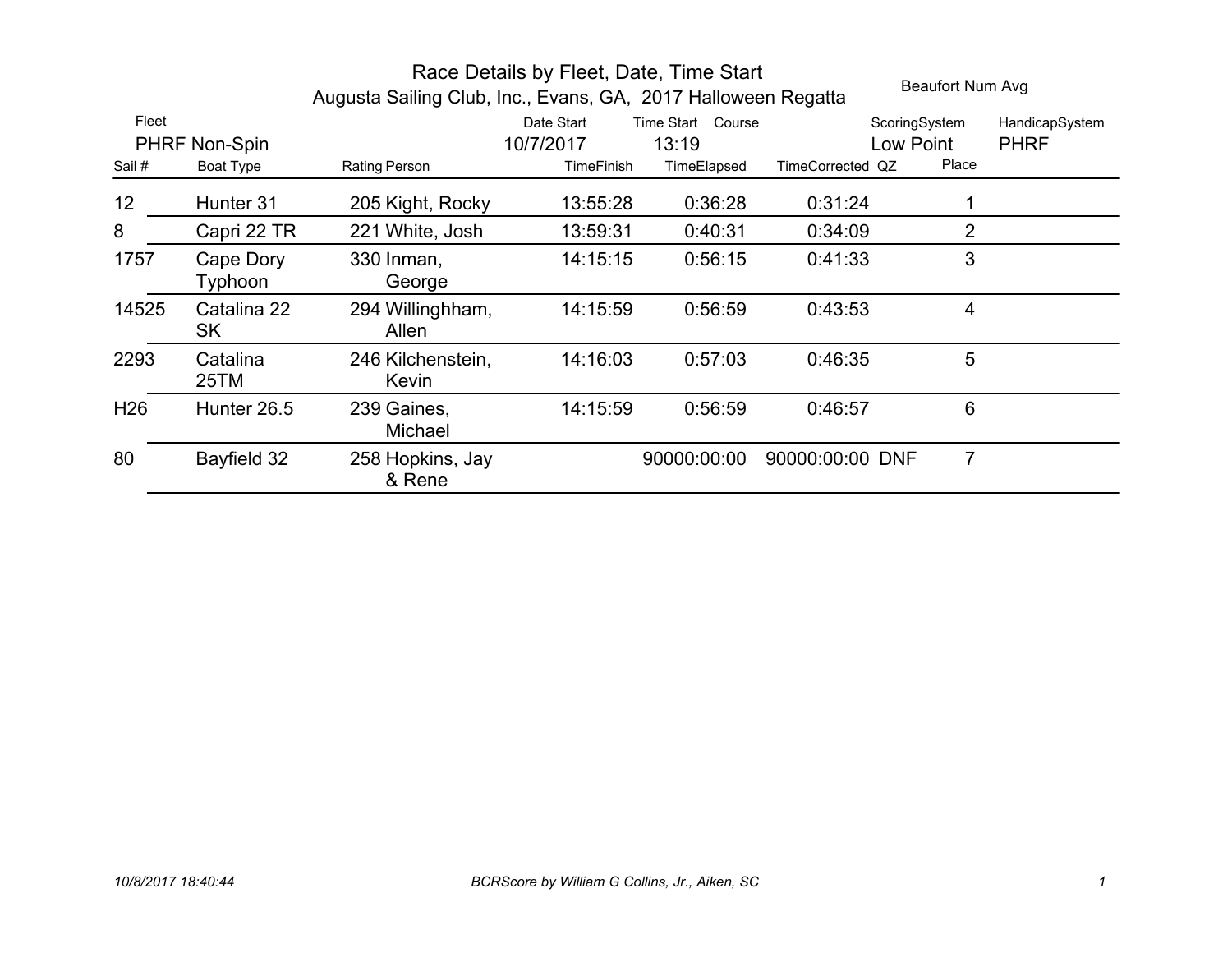|                 |                          | Augusta Sailing Club, Inc., Evans, GA, 2017 Halloween Regatta |                         |                               |                  | Beaufort Num Avg           |                               |
|-----------------|--------------------------|---------------------------------------------------------------|-------------------------|-------------------------------|------------------|----------------------------|-------------------------------|
| Fleet           | PHRF Non-Spin            |                                                               | Date Start<br>10/7/2017 | Time Start<br>Course<br>15:10 |                  | ScoringSystem<br>Low Point | HandicapSystem<br><b>PHRF</b> |
| Sail#           | Boat Type                | Rating Person                                                 | TimeFinish              | TimeElapsed                   | TimeCorrected QZ | Place                      |                               |
| 8               | Capri 22 TR              | 221 White, Josh                                               | 15:45:15                | 0:35:15                       | 0:29:43          |                            |                               |
| 1757            | Cape Dory<br>Typhoon     | 330 Inman,<br>George                                          | 15:55:06                | 0:45:06                       | 0:33:19          | 2                          |                               |
| 12              | Hunter 31                | 205 Kight, Rocky                                              | 15:49:48                | 0:39:48                       | 0:34:16          | 3                          |                               |
| 2293            | Catalina<br>25TM         | 246 Kilchenstein,<br>Kevin                                    | 16:02:12                | 0:52:12                       | 0:42:38          | 4                          |                               |
| 14525           | Catalina 22<br><b>SK</b> | 294 Willinghham,<br>Allen                                     | 16:08:57                | 0:58:57                       | 0:45:24          | 5                          |                               |
| H <sub>26</sub> | Hunter 26.5              | 239 Gaines,<br>Michael                                        | 16:10:54                | 1:00:54                       | 0:50:10          | 6                          |                               |
| 80              | Bayfield 32              | 258 Hopkins, Jay<br>& Rene                                    | 16:28:12                | 1:18:12                       | 1:02:55          | $\overline{7}$             |                               |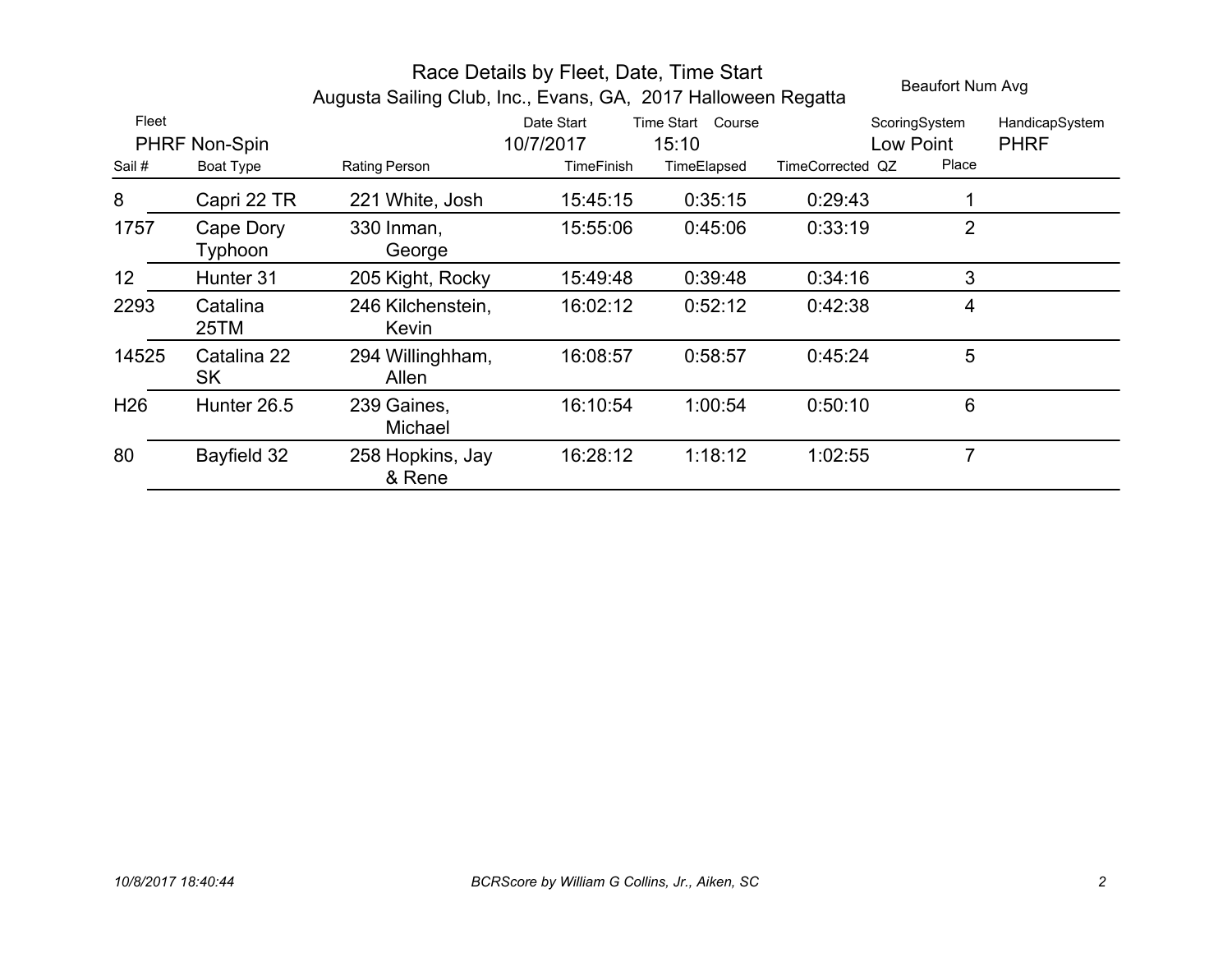|                 |                      | Augusta Sailing Club, Inc., Evans, GA, 2017 Halloween Regatta |                         |                               |                  | Beaufort Num Avg           |                               |
|-----------------|----------------------|---------------------------------------------------------------|-------------------------|-------------------------------|------------------|----------------------------|-------------------------------|
| Fleet           | PHRF Non-Spin        |                                                               | Date Start<br>10/8/2017 | Time Start<br>Course<br>10:15 |                  | ScoringSystem<br>Low Point | HandicapSystem<br><b>PHRF</b> |
| Sail#           | Boat Type            | Rating Person                                                 | TimeFinish              | TimeElapsed                   | TimeCorrected QZ | Place                      |                               |
| 8               | Capri 22 TR          | 221 White, Josh                                               | 10:39:31                | 0:24:31                       | 0:20:40          |                            |                               |
| 12              | Hunter 31            | 205 Kight, Rocky                                              | 10:40:13                | 0:25:13                       | 0:21:43          | 2                          |                               |
| 1757            | Cape Dory<br>Typhoon | 330 Inman,<br>George                                          | 10:47:21                | 0:32:21                       | 0:23:54          | 3                          |                               |
| 2293            | Catalina<br>25TM     | 246 Kilchenstein,<br>Kevin                                    | 10:44:25                | 0:29:25                       | 0:24:01          | 4                          |                               |
| H <sub>26</sub> | Hunter 26.5          | 239 Gaines,<br>Michael                                        | 10:47:09                | 0:32:09                       | 0:26:29          | 5                          |                               |
| 80              | Bayfield 32          | 258 Hopkins, Jay<br>& Rene                                    | 10:50:15                | 0:35:15                       | 0:28:21          | 6                          |                               |
| 14525           | Catalina 22<br>SK    | 294 Willinghham,<br>Allen                                     |                         | 90000:00:00                   | 90000:00:00 DNS  | $\overline{7}$             |                               |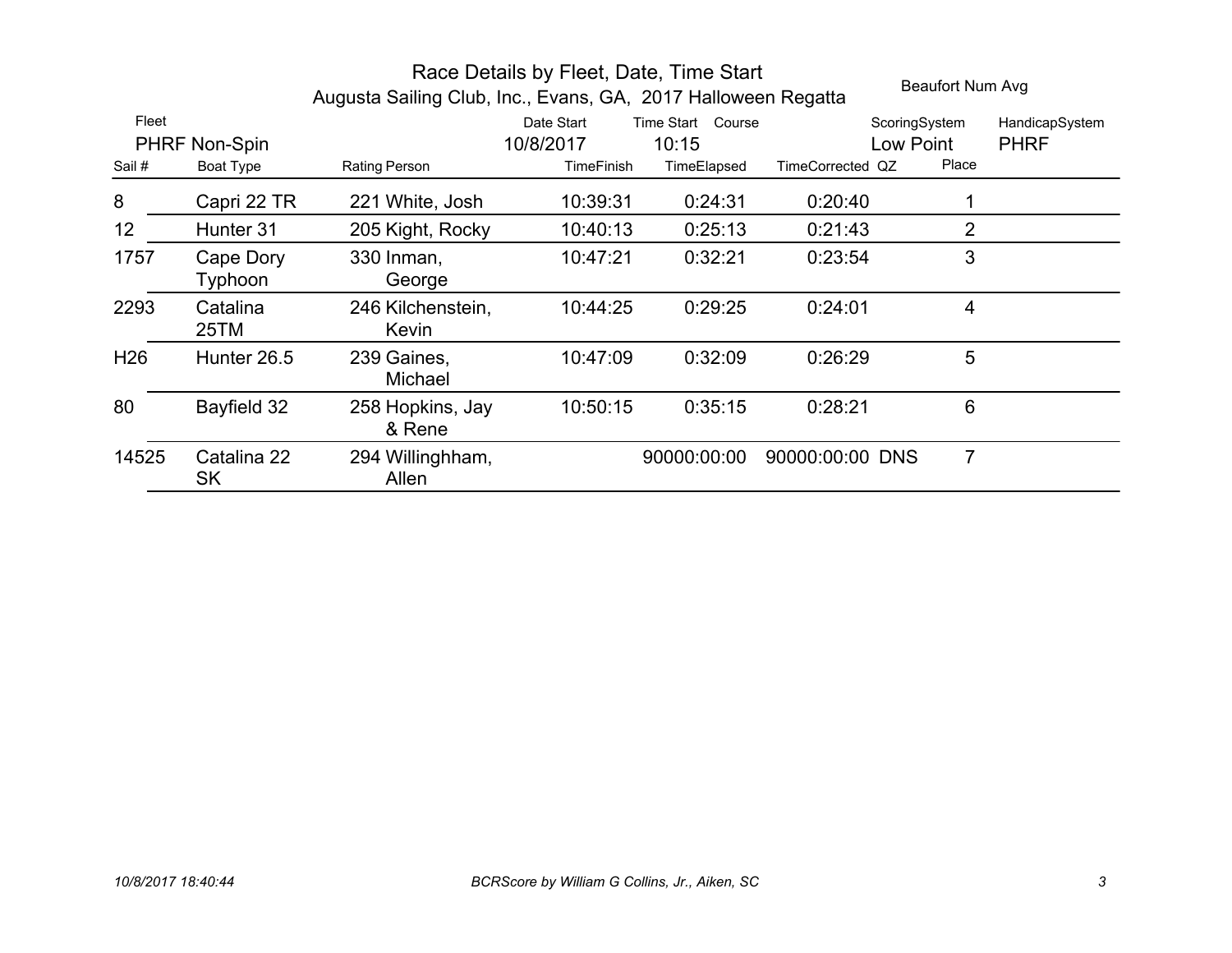|                 |                          | Augusta Sailing Club, Inc., Evans, GA, 2017 Halloween Regatta |                         | Beaufort Num Avg              |                  |                            |                               |
|-----------------|--------------------------|---------------------------------------------------------------|-------------------------|-------------------------------|------------------|----------------------------|-------------------------------|
| Fleet           | PHRF Non-Spin            |                                                               | Date Start<br>10/8/2017 | Time Start<br>Course<br>11:09 |                  | ScoringSystem<br>Low Point | HandicapSystem<br><b>PHRF</b> |
| Sail#           | Boat Type                | Rating Person                                                 | TimeFinish              | TimeElapsed                   | TimeCorrected QZ | Place                      |                               |
| 8               | Capri 22 TR              | 221 White, Josh                                               | 11:42:29                | 0:33:29                       | 0:28:14          |                            |                               |
| 12 <sub>2</sub> | Hunter 31                | 205 Kight, Rocky                                              | 11:43:31                | 0:34:31                       | 0:29:43          | 2                          |                               |
| 2293            | Catalina<br>25TM         | 246 Kilchenstein,<br>Kevin                                    | 11:47:04                | 0:38:04                       | 0:31:05          | 3                          |                               |
| 1757            | Cape Dory<br>Typhoon     | 330 Inman,<br>George                                          | 11:56:47                | 0:47:47                       | 0:35:18          | 4                          |                               |
| H <sub>26</sub> | Hunter 26.5              | 239 Gaines,<br>Michael                                        | 11:53:36                | 0:44:36                       | 0:36:45          | 5                          |                               |
| 80              | Bayfield 32              | 258 Hopkins, Jay<br>& Rene                                    | 12:08:42                | 0:59:42                       | 0:48:02          | 6                          |                               |
| 14525           | Catalina 22<br><b>SK</b> | 294 Willinghham,<br>Allen                                     |                         | 90000:00:00                   | 90000:00:00 DNS  | 7                          |                               |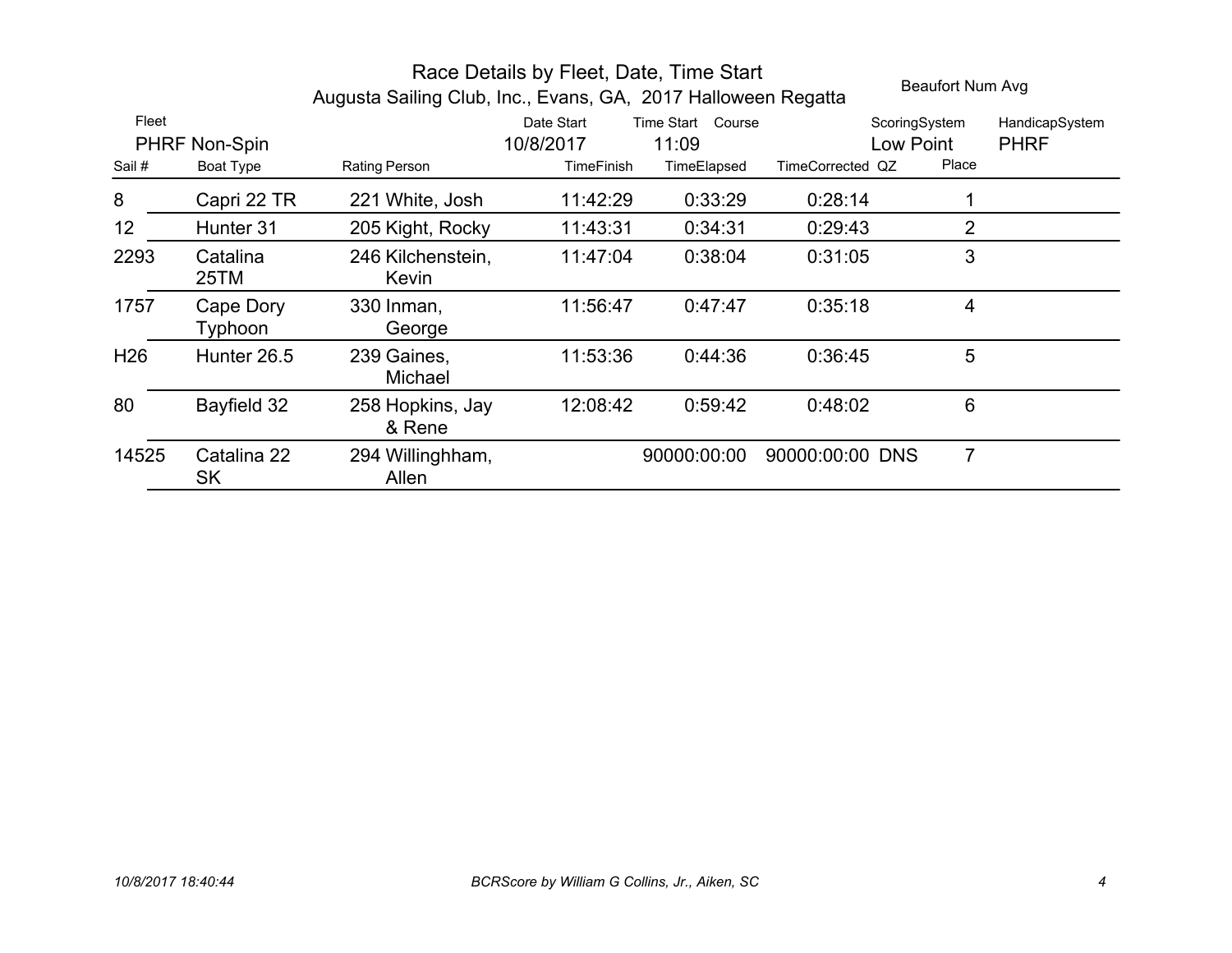|                           |                  | Race Details by Fleet, Date, Time Start<br>Beaufort Num Avg<br>Augusta Sailing Club, Inc., Evans, GA, 2017 Halloween Regatta |                         |                            |                  |                            |                               |  |
|---------------------------|------------------|------------------------------------------------------------------------------------------------------------------------------|-------------------------|----------------------------|------------------|----------------------------|-------------------------------|--|
| Fleet<br><b>PHRF Spin</b> |                  |                                                                                                                              | Date Start<br>10/7/2017 | Time Start Course<br>13:19 |                  | ScoringSystem<br>Low Point | HandicapSystem<br><b>PHRF</b> |  |
| Sail #                    | <b>Boat Type</b> | Rating Person                                                                                                                | <b>TimeFinish</b>       | TimeElapsed                | TimeCorrected QZ | Place                      |                               |  |
| H <sub>62</sub>           | Holder 20        | 184 Parshall,<br>David                                                                                                       | 14:15:14                | 0:56:14                    | 0:49:48          | 1                          |                               |  |
| <b>USA520 J-24</b><br>6   |                  | 174 Farmer, Jim                                                                                                              | 14:20:09                | 1:01:09                    | 0:54:54          | $\overline{2}$             |                               |  |
| 4449                      | $J-24$           | 174 Joy, Ed                                                                                                                  | 14:21:36                | 1:02:36                    | 0:56:12          | 3                          |                               |  |
| 32988                     | Capri 30         | 114 Claffey, Jim                                                                                                             | 14:19:32                | 1:00:32                    | 0:59:15          | 4                          |                               |  |
| 545                       | $J-22$           | 178 Cathey,<br><b>Russell</b>                                                                                                | 14:33:37                | 1:14:37                    | 1:06:37          | 5                          |                               |  |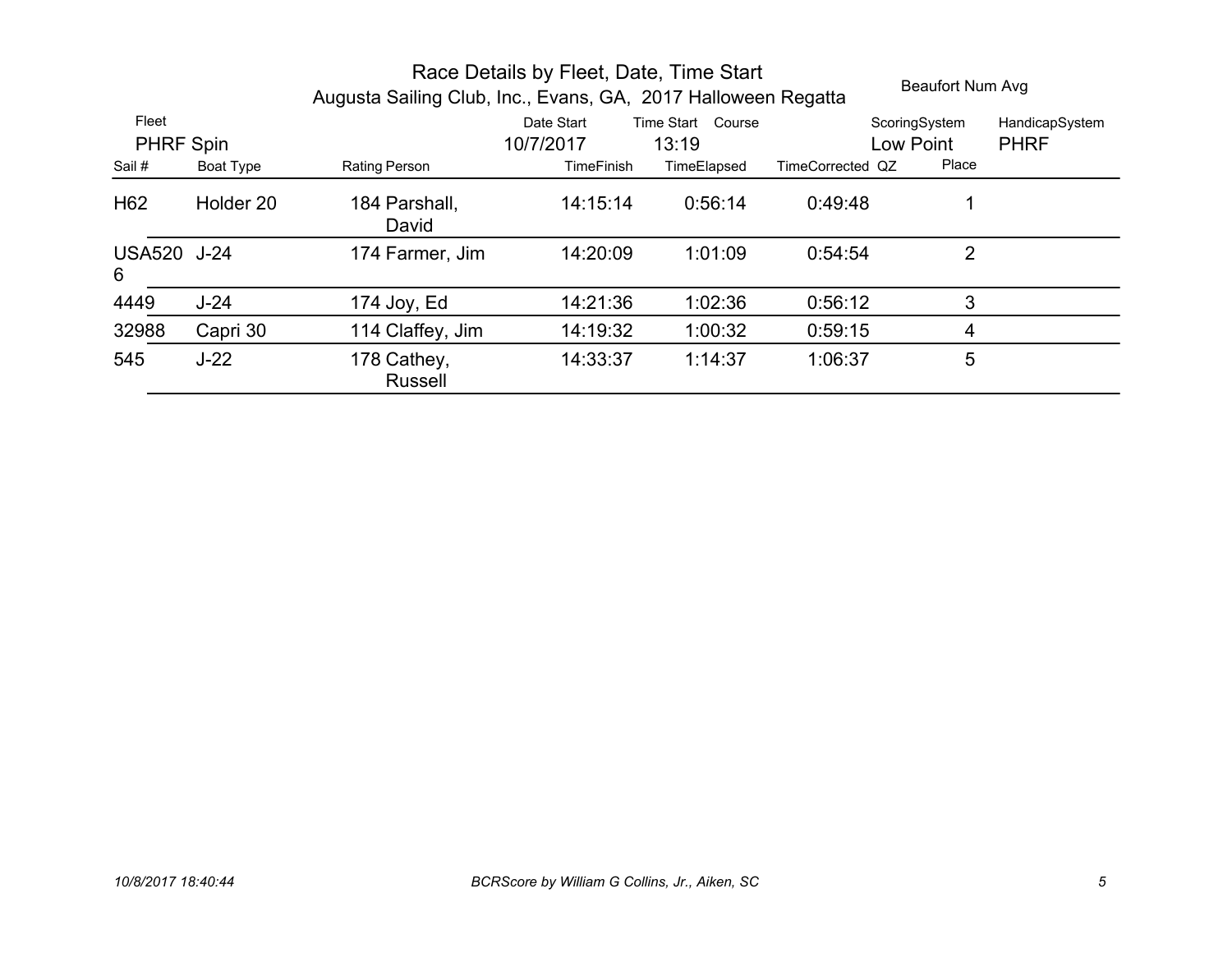|                           |                  | Race Details by Fleet, Date, Time Start<br>Beaufort Num Avg<br>Augusta Sailing Club, Inc., Evans, GA, 2017 Halloween Regatta |                         |                               |                  |                            |                               |  |
|---------------------------|------------------|------------------------------------------------------------------------------------------------------------------------------|-------------------------|-------------------------------|------------------|----------------------------|-------------------------------|--|
| Fleet<br><b>PHRF Spin</b> |                  |                                                                                                                              | Date Start<br>10/7/2017 | Time Start<br>Course<br>15:10 |                  | ScoringSystem<br>Low Point | HandicapSystem<br><b>PHRF</b> |  |
| Sail #                    | <b>Boat Type</b> | Rating Person                                                                                                                | TimeFinish              | TimeElapsed                   | TimeCorrected QZ | Place                      |                               |  |
| <b>USA520 J-24</b><br>6   |                  | 174 Farmer, Jim                                                                                                              | 16:07:37                | 0:57:37                       | 0.51:44          |                            |                               |  |
| 32988                     | Capri 30         | 114 Claffey, Jim                                                                                                             | 16:07:52                | 0.57:52                       | 0:56:39          | 2                          |                               |  |
| H <sub>62</sub>           | Holder 20        | 184 Parshall,<br>David                                                                                                       | 16:15:59                | 1:05:59                       | 0:58:26          | 3                          |                               |  |
| 4449                      | $J-24$           | 174 Joy, Ed                                                                                                                  | 16:16:35                | 1:06:35                       | 0:59:47          | 4                          |                               |  |
| 545                       | $J-22$           | 178 Cathey,<br><b>Russell</b>                                                                                                | 16:31:59                | 1:21:59                       | 1:13:12          | 5                          |                               |  |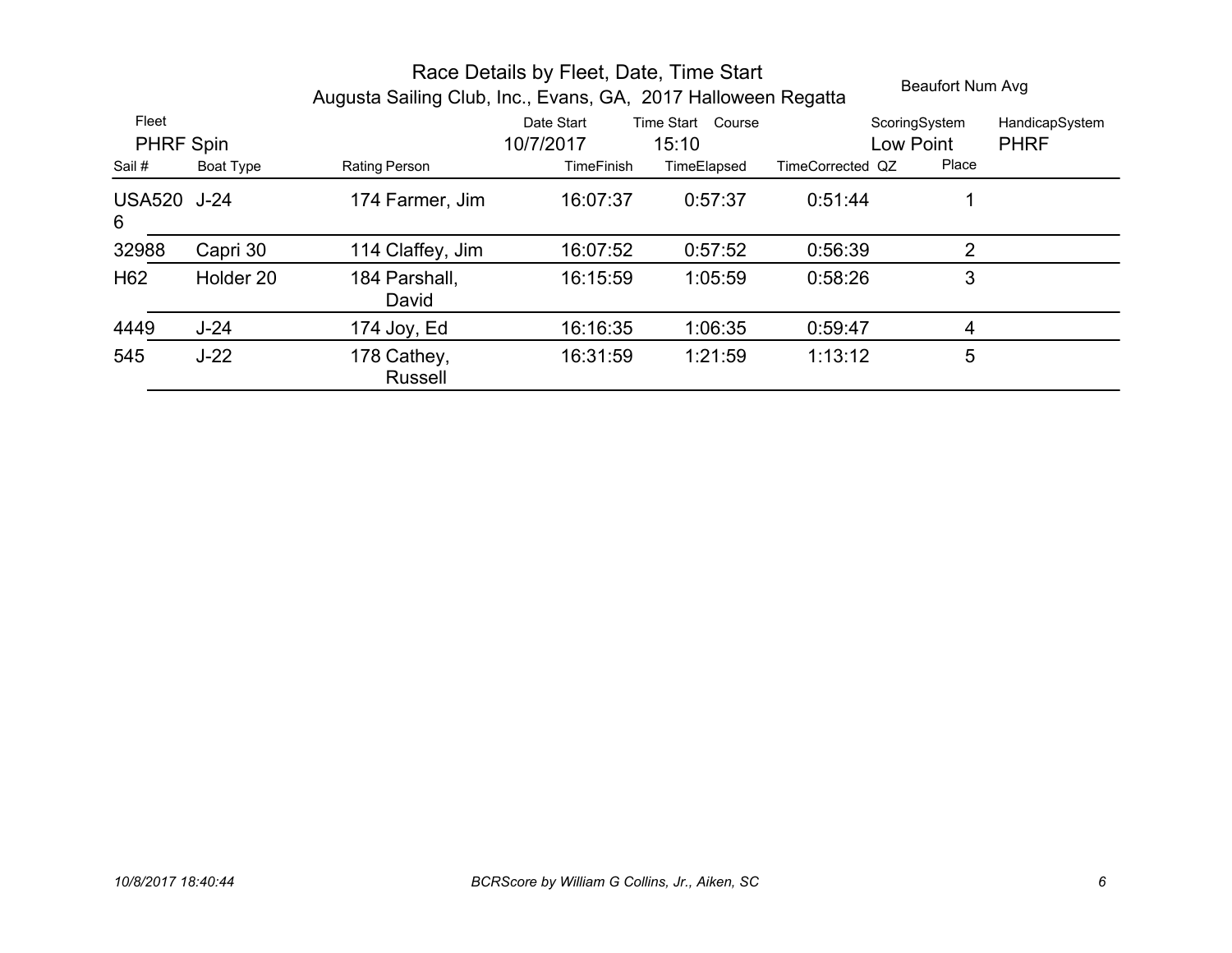|                           |                  | Race Details by Fleet, Date, Time Start<br>Beaufort Num Avg<br>Augusta Sailing Club, Inc., Evans, GA, 2017 Halloween Regatta |                         |                               |                  |                            |                               |  |
|---------------------------|------------------|------------------------------------------------------------------------------------------------------------------------------|-------------------------|-------------------------------|------------------|----------------------------|-------------------------------|--|
| Fleet<br><b>PHRF Spin</b> |                  |                                                                                                                              | Date Start<br>10/8/2017 | Time Start<br>Course<br>10:15 |                  | ScoringSystem<br>Low Point | HandicapSystem<br><b>PHRF</b> |  |
| Sail#                     | <b>Boat Type</b> | Rating Person                                                                                                                | <b>TimeFinish</b>       | TimeElapsed                   | TimeCorrected QZ | Place                      |                               |  |
| 4449                      | $J-24$           | 174 Joy, $Ed$                                                                                                                | 10:57:07                | 0:42:07                       | 0.37.49          |                            |                               |  |
| H <sub>62</sub>           | Holder 20        | 184 Parshall,<br>David                                                                                                       | 10:58:18                | 0:43:18                       | 0:38:21          | $\overline{2}$             |                               |  |
| <b>USA520 J-24</b><br>6   |                  | 174 Farmer, Jim                                                                                                              | 10:57:59                | 0:42:59                       | 0:38:35          | 3                          |                               |  |
| 32988                     | Capri 30         | 114 Claffey, Jim                                                                                                             | 10:55:55                | 0:40:55                       | 0:40:03          | 4                          |                               |  |
| 545                       | $J-22$           | 178 Cathey,<br><b>Russell</b>                                                                                                | 11:02:05                | 0:47:05                       | 0:42:02          | 5                          |                               |  |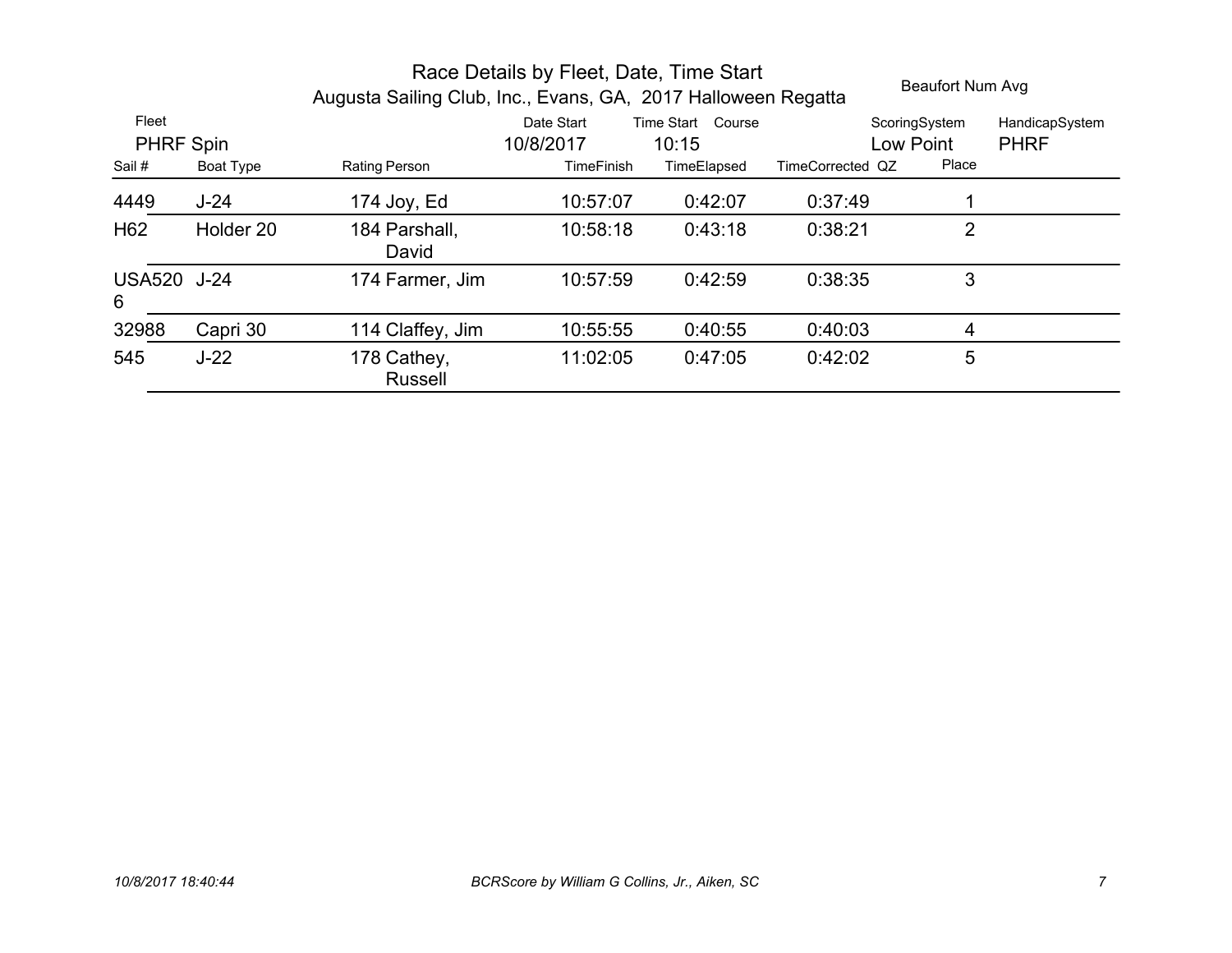|                           |                  | Race Details by Fleet, Date, Time Start<br>Beaufort Num Avg<br>Augusta Sailing Club, Inc., Evans, GA, 2017 Halloween Regatta |                         |                            |                  |                            |                               |  |
|---------------------------|------------------|------------------------------------------------------------------------------------------------------------------------------|-------------------------|----------------------------|------------------|----------------------------|-------------------------------|--|
| Fleet<br><b>PHRF Spin</b> |                  |                                                                                                                              | Date Start<br>10/8/2017 | Time Start Course<br>11:09 |                  | ScoringSystem<br>Low Point | HandicapSystem<br><b>PHRF</b> |  |
| Sail #                    | <b>Boat Type</b> | Rating Person                                                                                                                | <b>TimeFinish</b>       | TimeElapsed                | TimeCorrected QZ | Place                      |                               |  |
| <b>USA520 J-24</b><br>6   |                  | 174 Farmer, Jim                                                                                                              | 11:58:50                | 0:49:50                    | 0.44.44          |                            |                               |  |
| H <sub>62</sub>           | Holder 20        | 184 Parshall,<br>David                                                                                                       | 12:00:38                | 0:51:38                    | 0.45.43          | 2                          |                               |  |
| 32988                     | Capri 30         | 114 Claffey, Jim                                                                                                             | 11:56:01                | 0:47:01                    | 0:46:02          | 3                          |                               |  |
| 4449                      | $J-24$           | 174 Joy, $Ed$                                                                                                                | 12:00:45                | 0:51:45                    | 0:46:28          | 4                          |                               |  |
| 545                       | $J-22$           | 178 Cathey,<br><b>Russell</b>                                                                                                | 12:06:52                | 0:57:52                    | 0.51:40          | 5                          |                               |  |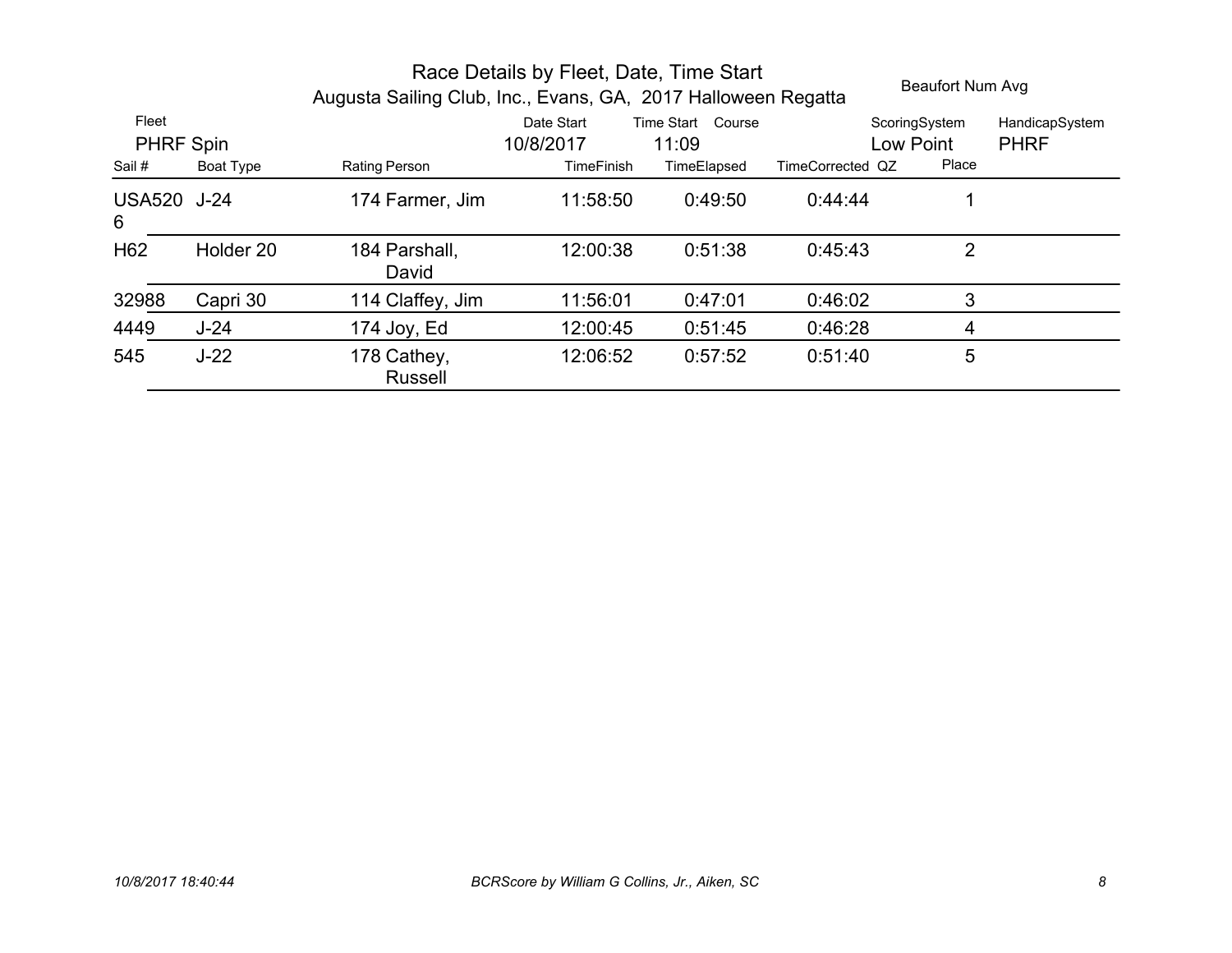|           |                       |                   | Beaufort Num Avg 1      |                            |                                                                                                          |                                                |
|-----------|-----------------------|-------------------|-------------------------|----------------------------|----------------------------------------------------------------------------------------------------------|------------------------------------------------|
|           |                       |                   |                         |                            |                                                                                                          | HandicapSystem                                 |
|           |                       |                   |                         |                            |                                                                                                          | Portsmouth                                     |
| Boat Type | Rating Person         | <b>TimeFinish</b> | TimeElapsed             |                            | Place                                                                                                    |                                                |
| Lightning | 92.6 Burke, Pamela    | 14:58:55          | 1:33:55                 | 1:41:25                    |                                                                                                          |                                                |
| Thistle   | 83 McClurkin,<br>Greg | 14:55:29          | 1:30:29                 | 1:49:01                    | 2                                                                                                        |                                                |
|           | Portsmouth            |                   | Date Start<br>10/7/2017 | Time Start Course<br>13:25 | Race Details by Fleet, Date, Time Start<br>Augusta Sailing Club, Inc., Evans, GA, 2017 Halloween Regatta | ScoringSystem<br>Low Point<br>TimeCorrected QZ |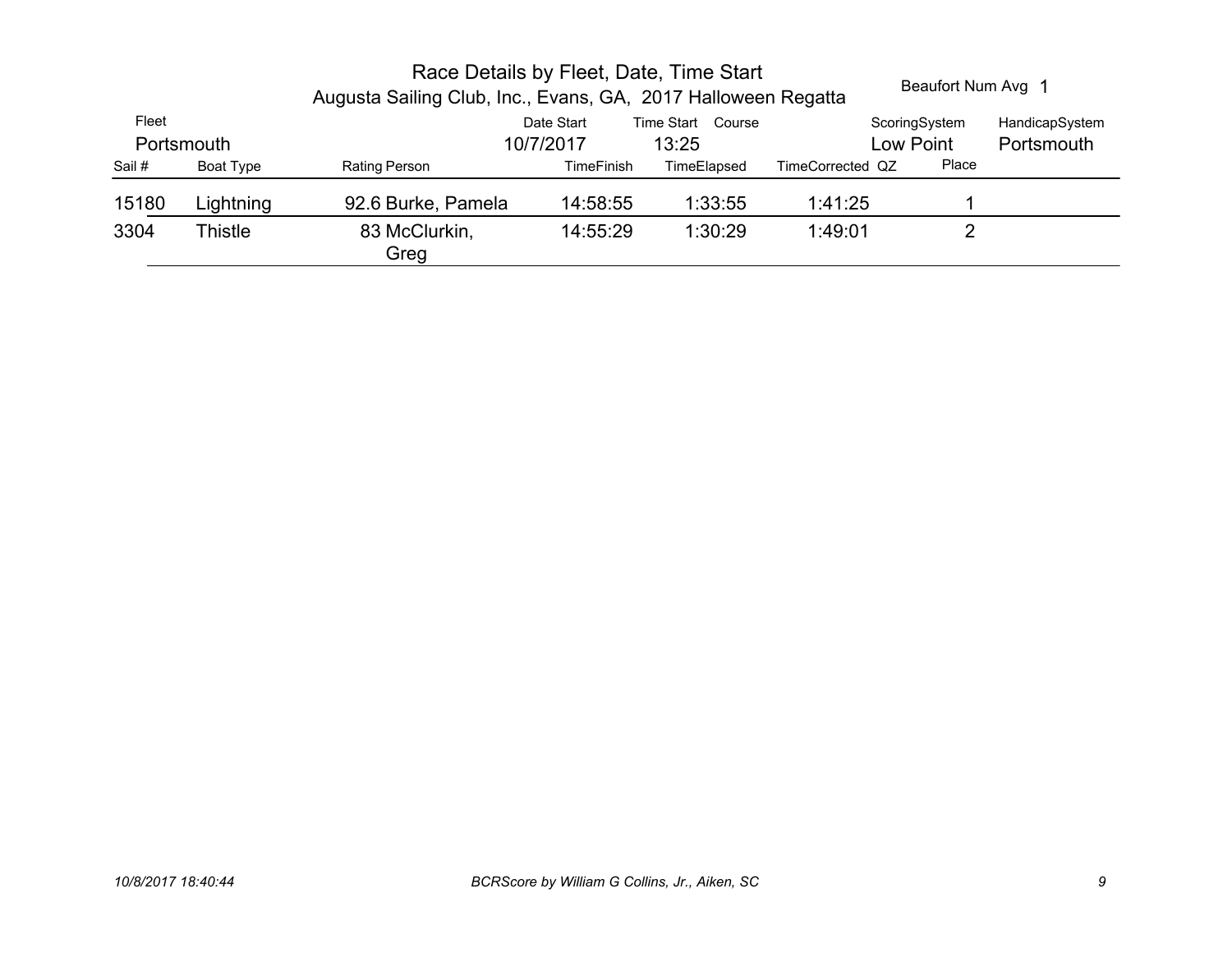|           |                       |                   | Beaufort Num Avg 1      |                   |                                                                                                          |                            |
|-----------|-----------------------|-------------------|-------------------------|-------------------|----------------------------------------------------------------------------------------------------------|----------------------------|
|           |                       |                   |                         |                   |                                                                                                          | HandicapSystem             |
|           |                       |                   | 14:45                   |                   |                                                                                                          | Portsmouth                 |
| Boat Type | Rating Person         | <b>TimeFinish</b> | TimeElapsed             | TimeCorrected QZ  | Place                                                                                                    |                            |
| Lightning | 92.6 Burke, Pamela    | 15:25:49          | 0:40:49                 | 0.44.05           |                                                                                                          |                            |
| Thistle   | 83 McClurkin,<br>Greg | 15:27:49          | 0:42:49                 | 0:51:35           |                                                                                                          |                            |
|           | Portsmouth            |                   | Date Start<br>10/7/2017 | Time Start Course | Race Details by Fleet, Date, Time Start<br>Augusta Sailing Club, Inc., Evans, GA, 2017 Halloween Regatta | ScoringSystem<br>Low Point |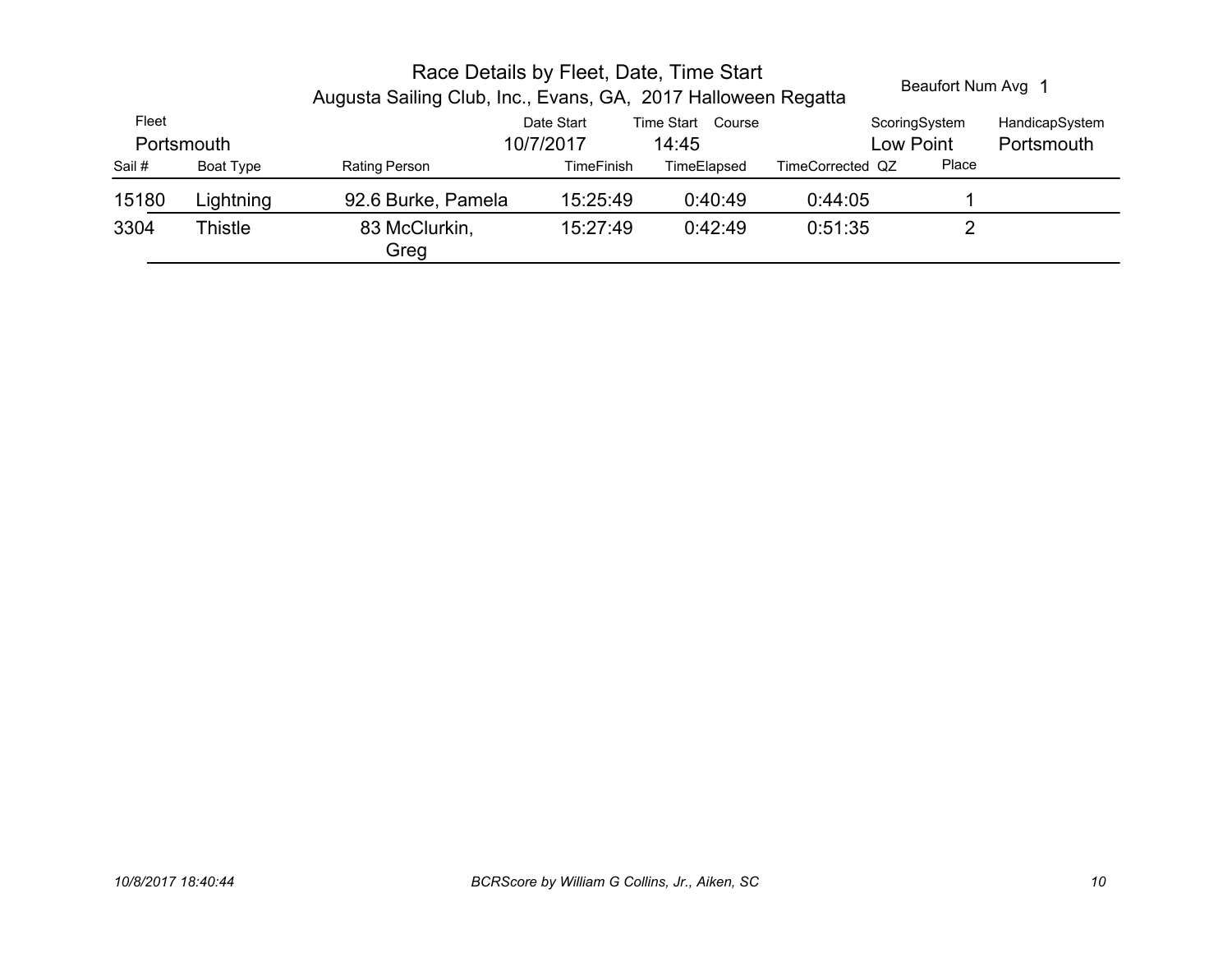|        |            | Race Details by Fleet, Date, Time Start<br>Augusta Sailing Club, Inc., Evans, GA, 2017 Halloween Regatta |                   | Beaufort Num Avg 1 |                  |               |                |
|--------|------------|----------------------------------------------------------------------------------------------------------|-------------------|--------------------|------------------|---------------|----------------|
| Fleet  |            |                                                                                                          | Date Start        | Time Start Course  |                  | ScoringSystem | HandicapSystem |
|        | Portsmouth |                                                                                                          | 10/7/2017         | 15:35              |                  | Low Point     | Portsmouth     |
| Sail # | Boat Type  | Rating Person                                                                                            | <b>TimeFinish</b> | TimeElapsed        | TimeCorrected QZ | Place         |                |
| 15180  | Lightning  | 92.6 Burke, Pamela                                                                                       | 16:19:50          | 0:44:50            | 0:48:25          |               |                |
| 3304   | Thistle    | 83 McClurkin,<br>Greg                                                                                    | 16:21:23          | 0:46:23            | 0:55:53          | າ             |                |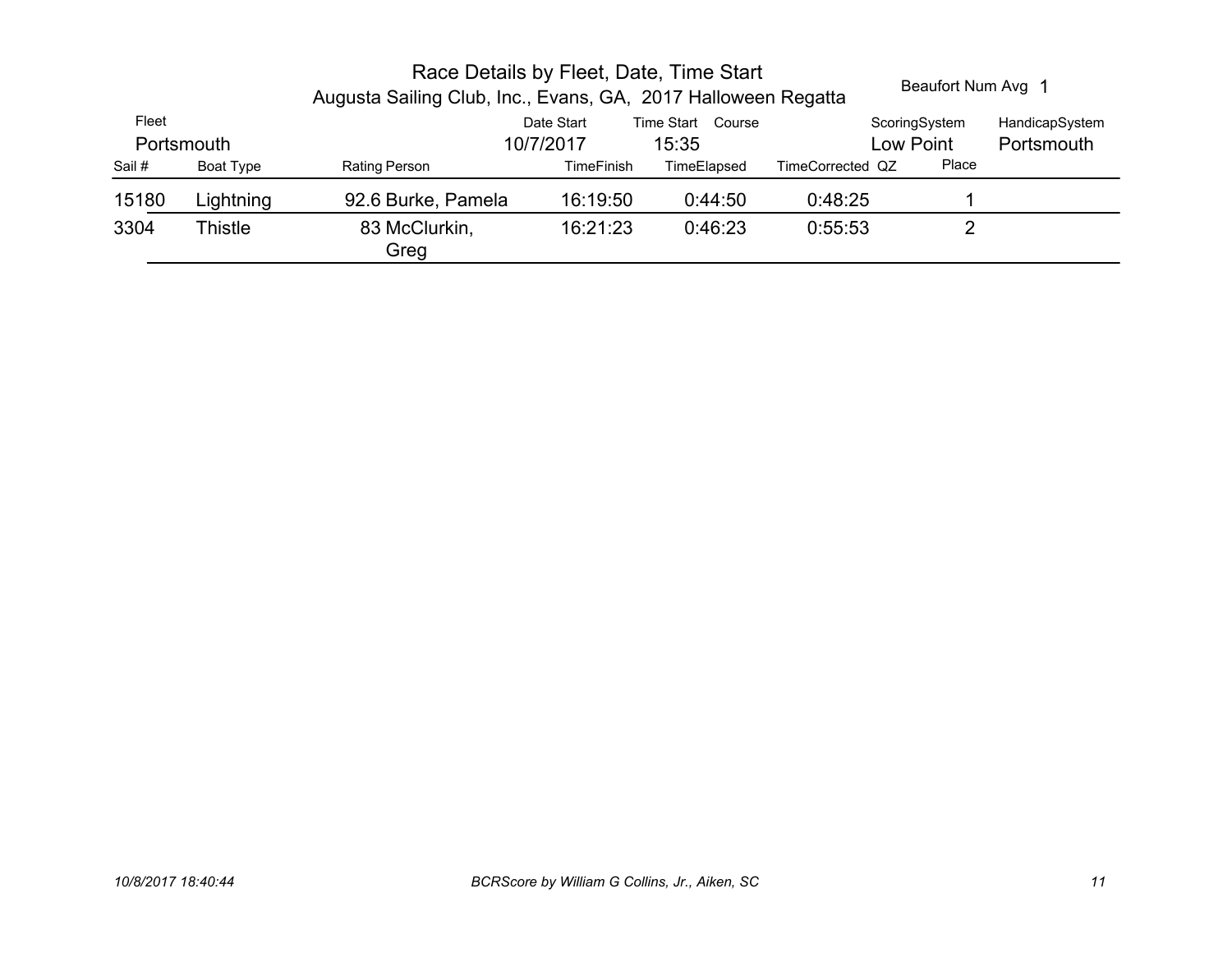|           |                       | Beaufort Num Avg 1 |                         |                            |                                                                                                          |                            |
|-----------|-----------------------|--------------------|-------------------------|----------------------------|----------------------------------------------------------------------------------------------------------|----------------------------|
|           |                       |                    |                         |                            |                                                                                                          | HandicapSystem             |
|           |                       |                    |                         |                            |                                                                                                          | Portsmouth                 |
| Boat Type | Rating Person         | <b>TimeFinish</b>  | TimeElapsed             | TimeCorrected QZ           | Place                                                                                                    |                            |
| Lightning | 92.6 Burke, Pamela    | 10:42:41           | 0:30:41                 | 0:33:08                    |                                                                                                          |                            |
| Thistle   | 83 McClurkin,<br>Greg | 10:47:30           | 0:35:30                 | 0.42.46                    | າ                                                                                                        |                            |
|           | Portsmouth            |                    | Date Start<br>10/8/2017 | Time Start Course<br>10:12 | Race Details by Fleet, Date, Time Start<br>Augusta Sailing Club, Inc., Evans, GA, 2017 Halloween Regatta | ScoringSystem<br>Low Point |